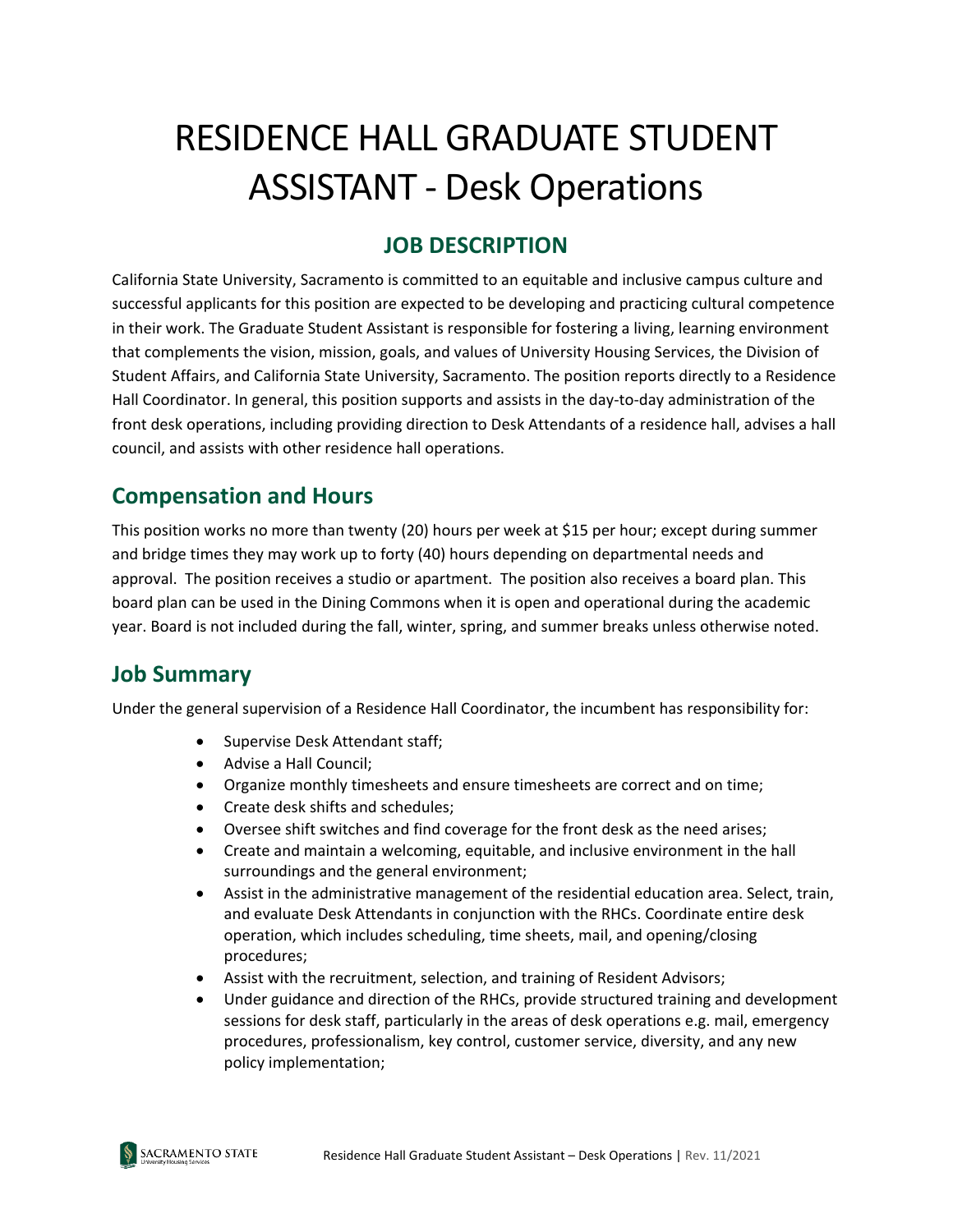- Attend departmental meetings and trainings;
- Facilitation of regularly scheduled monthly desk staff meetings;
- Develop and implement procedures on an as needed basis under the direction of RHCs;
- Serve on a University Housing Services committee(s);
- Maintain regular contact with supervisor (through 1:1 meetings) and other University Housing Services staff as needed;
- Serve as a resource person for students and staff;
- Abide, interpret, and enforce university policies, procedures, and regulations;
- Maintain vigilance over keys and preform key audits;
- Responsible for managing time and establishing work priorities;
- Ensure COVID-19 policies and practices are being followed at desk and in lobby;
- Other duties as assigned by the supervisor.

#### **Customer Service and Administrative Functions**

- Assist hall staff in any emergency or emergency drills;
- Answer front desk phone, take messages, and give information concerning the University and residence halls;
- Maintain communications log of observations/concerns worthy to note, as well as reminders for next shift;
- Ensure StarRez modules pertaining to desk operations are always up to date (I.e. keys, resources, etc.);
- Maintain the lobby area, mailbox area, and desk area in a clean and orderly fashion;
- Ensure work orders are placed correctly and in a timely manner;
- Ensure desk area is left in a neat and orderly manner at the end of the shift;

The intent is to renew this position each year based on performance, departmental need, available funding, and positive academic/disciplinary standing.

## **Required Qualifications**

- Must be in good disciplinary standing with the University when appointed and for the duration of the employment period;
- Must be in good academic standing (minimum cumulative GPA of 3.0 and for each semester while employed);
- Must be enrolled in at least three (3) units each semester at CSU, Sacramento while employed;
- Enrolled in a graduate program at Sacramento State;
- Ability to work a flexible schedule, including evenings and weekends;
- Excellent communication, administrative, organizational, and customer service skills;
- Ability to work in a diverse environment with college students, parents, and guardians;
- Self-motivated and able to work independently with nominal supervision.

# **Preferred Qualifications**

- Currently live or have lived in a university-owned/affiliated housing area for at least one (1) year and or have been a desk attendant;
- Experience in a residential education environment or equivalent experience;